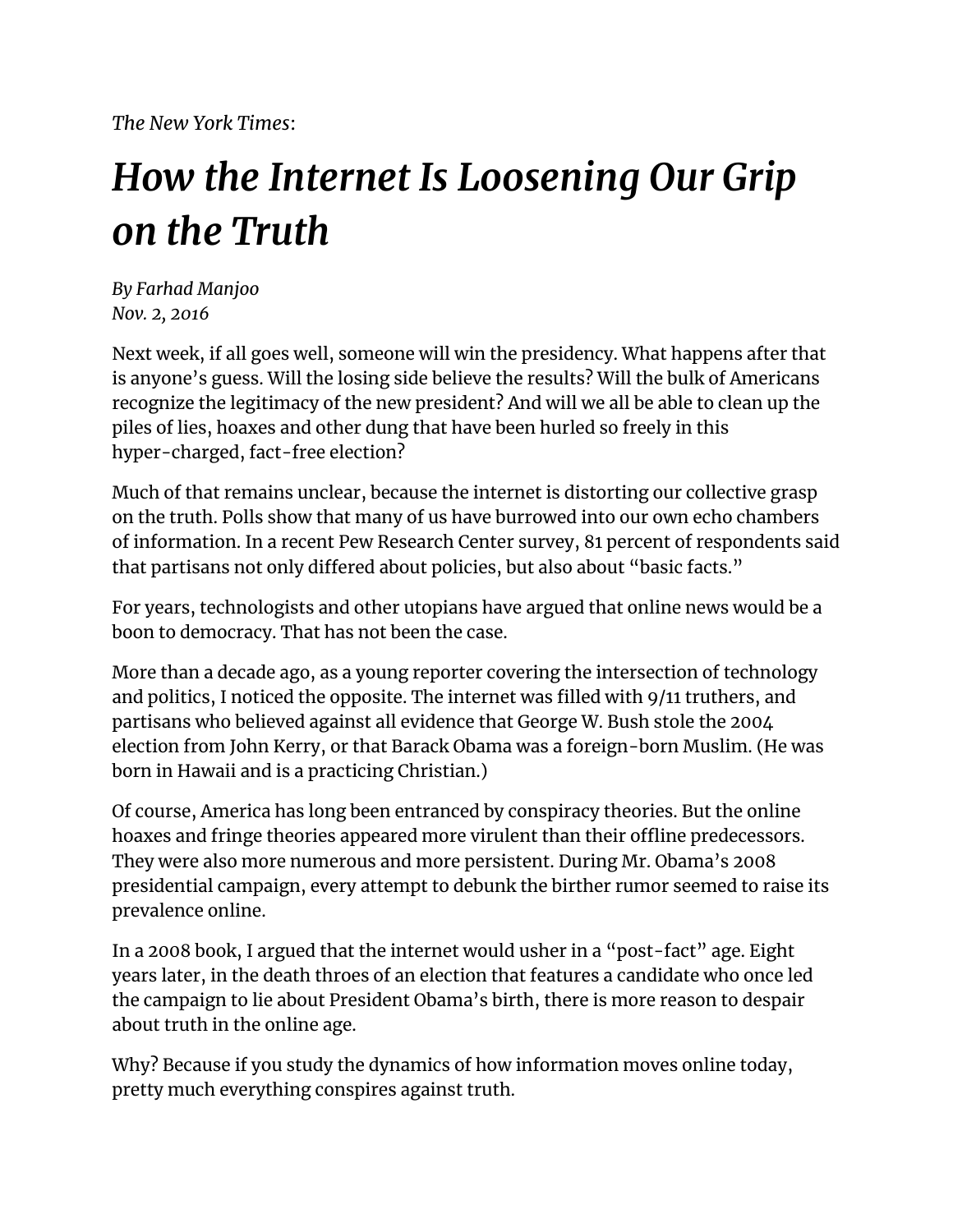## **You're Not Rational**

The root of the problem with online news is something that initially sounds great: We have a lot more media to choose from.

In the last 20 years, the internet has overrun your morning paper and evening newscast with a smorgasbord of information sources, from well-funded online magazines to muckraking fact-checkers to the three guys in your country club whose Facebook group claims proof that Hillary Clinton and Donald J. Trump are really the same person.

A wider variety of news sources was supposed to be the bulwark of a rational age — "the marketplace of ideas," the boosters called it.

But that's not how any of this works. Psychologists and other social scientists have repeatedly shown that when confronted with diverse information choices, people rarely act like rational, civic-minded automatons. Instead, we are roiled by preconceptions and biases, and we usually do what feels easiest — we gorge on information that confirms our ideas, and we shun what does not.

This dynamic becomes especially problematic in a news landscape of near-infinite choice. Whether navigating Facebook, Google or The New York Times's smartphone app, you are given ultimate control — if you see something you don't like, you can easily tap away to something more pleasing. Then we all share what we found with our like-minded social networks, creating closed-off, shoulder-patting circles online.

That's the theory, at least. The empirical research on so-called echo chambers is mixed. Facebook's data scientists have run large studies on the idea and found it wanting. The social networking company says that by exposing you to more people, Facebook adds diversity to your news diet.

Others disagree. A study published last year by researchers at the IMT School for Advanced Studies Lucca, in Italy, found that homogeneous online networks help conspiracy theories persist and grow online.

"This creates an ecosystem in which the truth value of the information doesn't matter," said Walter Quattrociocchi, one of the study's authors. "All that matters is whether the information fits in your narrative."

## **No Power in Proof**

Digital technology has blessed us with better ways to capture and disseminate news. There are cameras and audio recorders everywhere, and as soon as something happens, you can find primary proof of it online.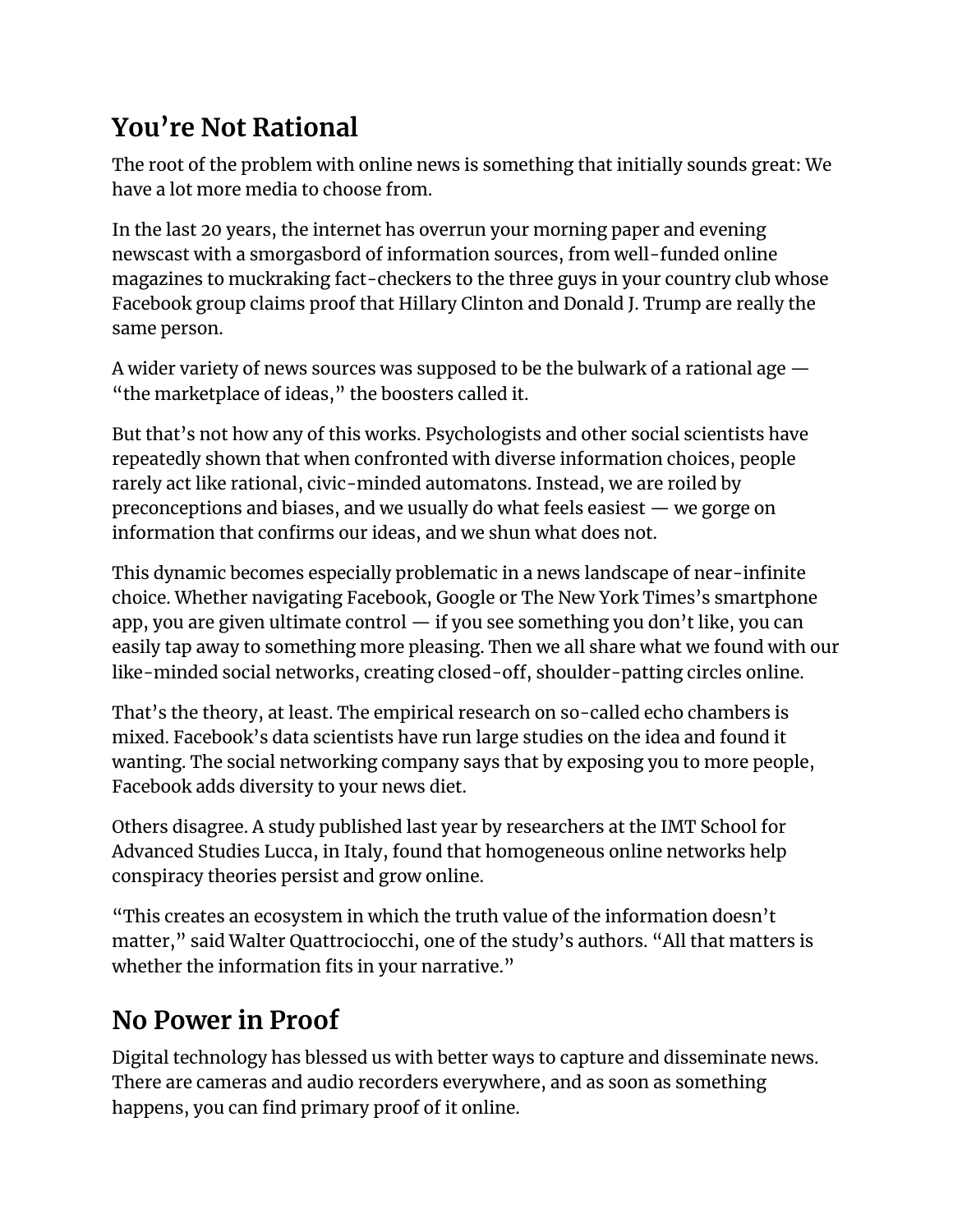You would think that greater primary documentation would lead to a better cultural agreement about the "truth." In fact, the opposite has happened.

Consider the difference in the examples of the John F. Kennedy assassination and 9/11. While you've probably seen only a single film clip of the scene from Dealey Plaza in 1963 when President Kennedy was shot, hundreds of television and amateur cameras were pointed at the scene on 9/11. Yet neither issue is settled for Americans; in one recent survey, about as many people said the government was concealing the truth about 9/11 as those who said the same about the Kennedy assassination.

Documentary proof seems to have lost its power. If the Kennedy conspiracies were rooted in an absence of documentary evidence, the 9/11 theories benefited from a surfeit of it. So many pictures from 9/11 flooded the internet, often without much context about what was being shown, that conspiracy theorists could pick and choose among them to show off exactly the narrative they preferred. There is also the looming specter of Photoshop: Now, because any digital image can be doctored, people can freely dismiss any bit of inconvenient documentary evidence as having been somehow altered.

This gets to the deeper problem: We all tend to filter documentary evidence through our own biases. Researchers have shown that two people with differing points of view can look at the same picture, video or document and come away with strikingly different ideas about what it shows.

That dynamic has played out repeatedly this year. Some people look at the WikiLeaks revelations about Mrs. Clinton's campaign and see a smoking gun, while others say it's no big deal, and that besides, it's been doctored or stolen or taken out of context. Surveys show that people who liked Mr. Trump saw the Access Hollywood tape where he casually referenced groping women as mere "locker room talk"; those who didn't like him considered it the worst thing in the world.

## **Lies as an Institution**

One of the apparent advantages of online news is persistent fact-checking. Now when someone says something false, journalists can show they're lying. And if the fact-checking sites do their jobs well, they're likely to show up in online searches and social networks, providing a ready reference for people who want to correct the record.

But that hasn't quite happened. Today dozens of news outlets routinely fact-check the candidates and much else online, but the endeavor has proved largely ineffective against a tide of fakery.